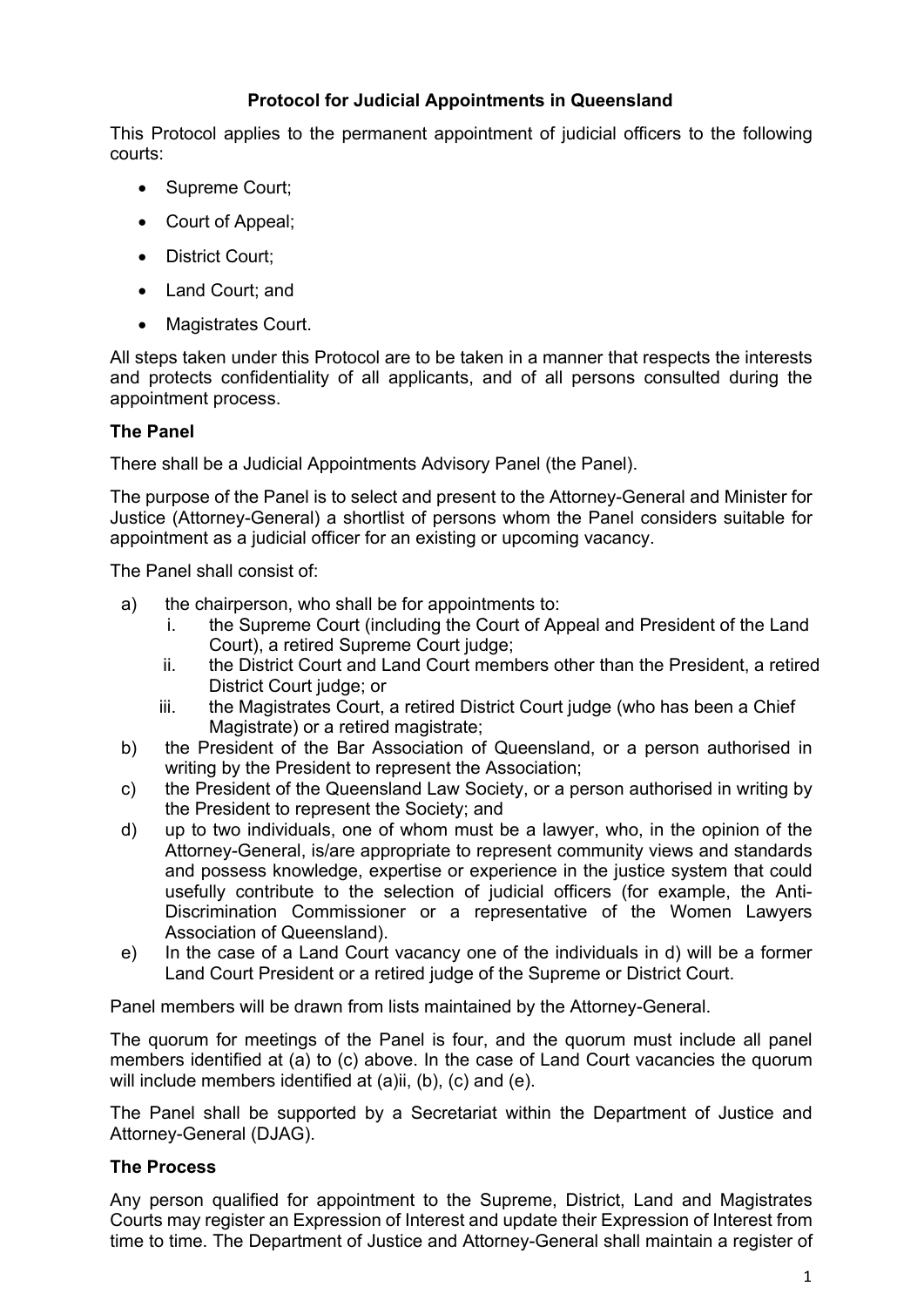Expressions of Interest.

Expressions of Interest must include a curriculum vitae and information required by the Panel as published on the Queensland Courts website.

Candidates will be requested to complete Forms A, B, C and D and supply these forms along with their Expression of Interest. Form D particularly deals with identification within diversity groups, acknowledgement that successful candidates may require a term of country/regional service and also meet minimum requirements for appointment.

Vacancies for appointment to the Magistrates, District, Supreme and Land Courts will be advertised on the Queensland Courts website and will have a set closing date.

The Attorney-General will consult with relevant heads of jurisdiction before referring vacancies for the Panel's consideration, the Chief Justice and the President of the Court of Appeal will be consulted regarding vacancies on the Supreme Court and Court of Appeal.

The Attorney-General may nominate candidates for the Panel's consideration, including those raised for consideration through consultation with heads of jurisdiction.

To be considered for selection for a vacancy by the Panel, a person will need to have registered an Expression of Interest relevant to the level of court for the vacancy by the due date set on the Courts website. However, existing judicial officers need not submit an Expression of Interest.

Expressions of Interest can be lodged at any time during the year (commencing 1 July) and will automatically lapse on 30 June each year.

The Panel may invite persons to register an Expression of Interest to facilitate their consideration and will invite the Attorney-General's nominees to register if they are not already registered as long as this is done by the set closing date for the vacancy.

When dealing with multiple concurrent vacancies, the Panel should provide a minimum of four candidates per vacancy. The Attorney-General may also specify a larger number of candidates to be shortlisted by the Panel.

A person is not eligible for appointment to a vacancy if the person served on the Panel for that vacancy.

## **Selection criteria**

Appointments will be made on the basis of merit. Candidates will be assessed against the attached Australasian Institute of Judicial Administration's *Suggested Criteria for Judicial Appointments* (2015) or, with the agreement of the Attorney-General, these criteria as amended from time to time. Opportunities for promoting diversity in the judiciary will be a relevant consideration. All legal experience will be considered, including that outside mainstream legal practice.

### **Selection process**

The Panel shall decide its own processes, but those processes should generally include the following elements:

- a. consideration of all eligible candidates;
- b. assessment of the merits of eligible candidates, including interview (if considered necessary for this purpose for eligible candidates who are not already judicial officers);
- c. consultation with whoever else the panel considers appropriate (including to inform the panel from a community legal services and diversity perspective);
- d. selection of a list comprising up to eight (but no less than four) suitable candidates for filling the vacancy;
- e. for multiple vacancies of the same judicial level, the Attorney-General may specify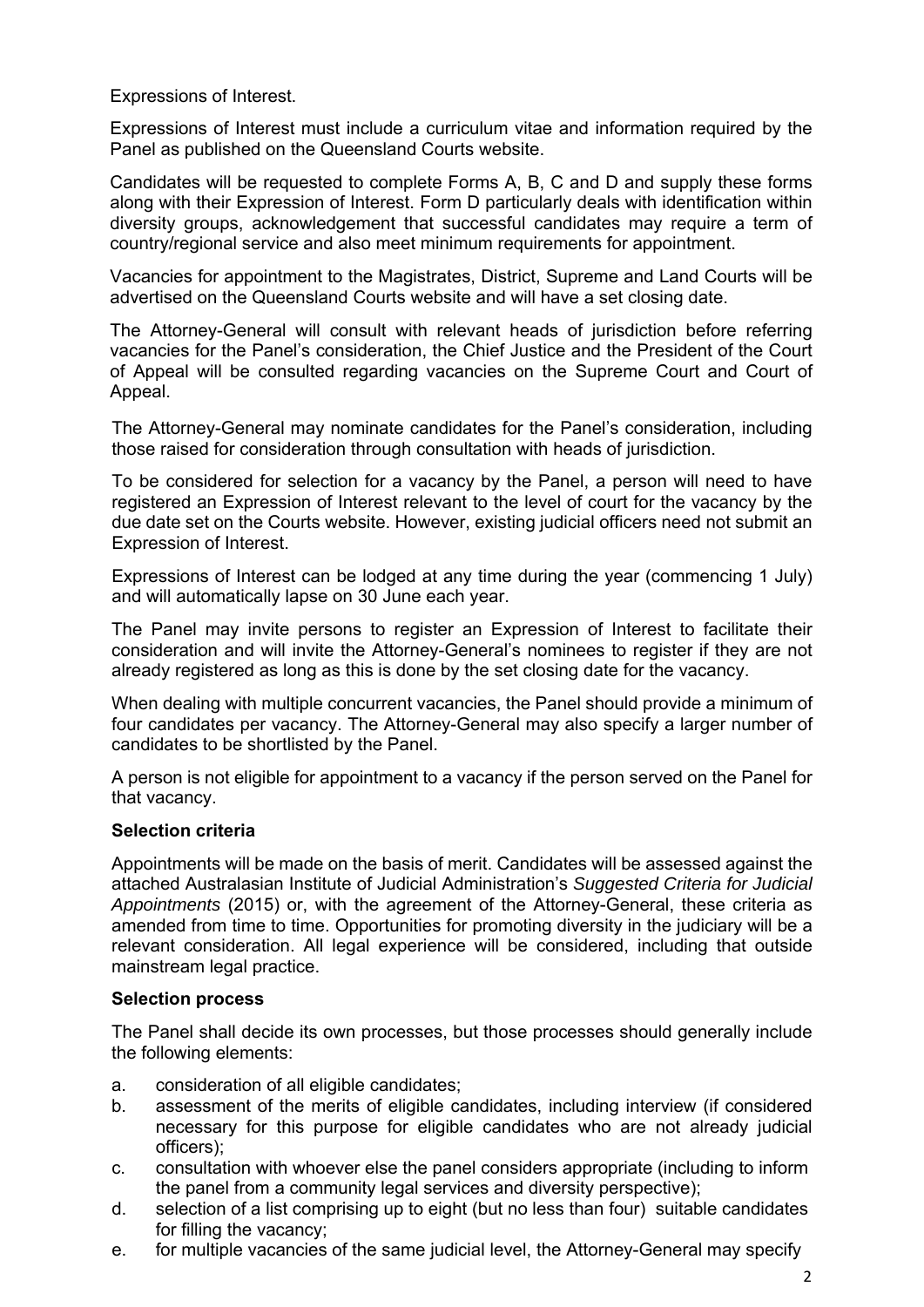the number of candidates to be shortlisted for consideration; and

f. the lists may be accompanied by a report of supporting reasons.

The Panel can also adapt the process as appropriate to the circumstances.

### Examples:

The Panel may also shortlist based on another recent selection exercise (for example, in the previous six months) and reconvene only for ensuring there are up to eight (but no less than four) nominations (if there has been a selection from a previous list or a previous nominee has withdrawn).

After receipt of the Panel's list, the Attorney-General will consult again with the relevant head of jurisdiction before selecting a person to recommend to the Governor in Council to fill the vacancy.